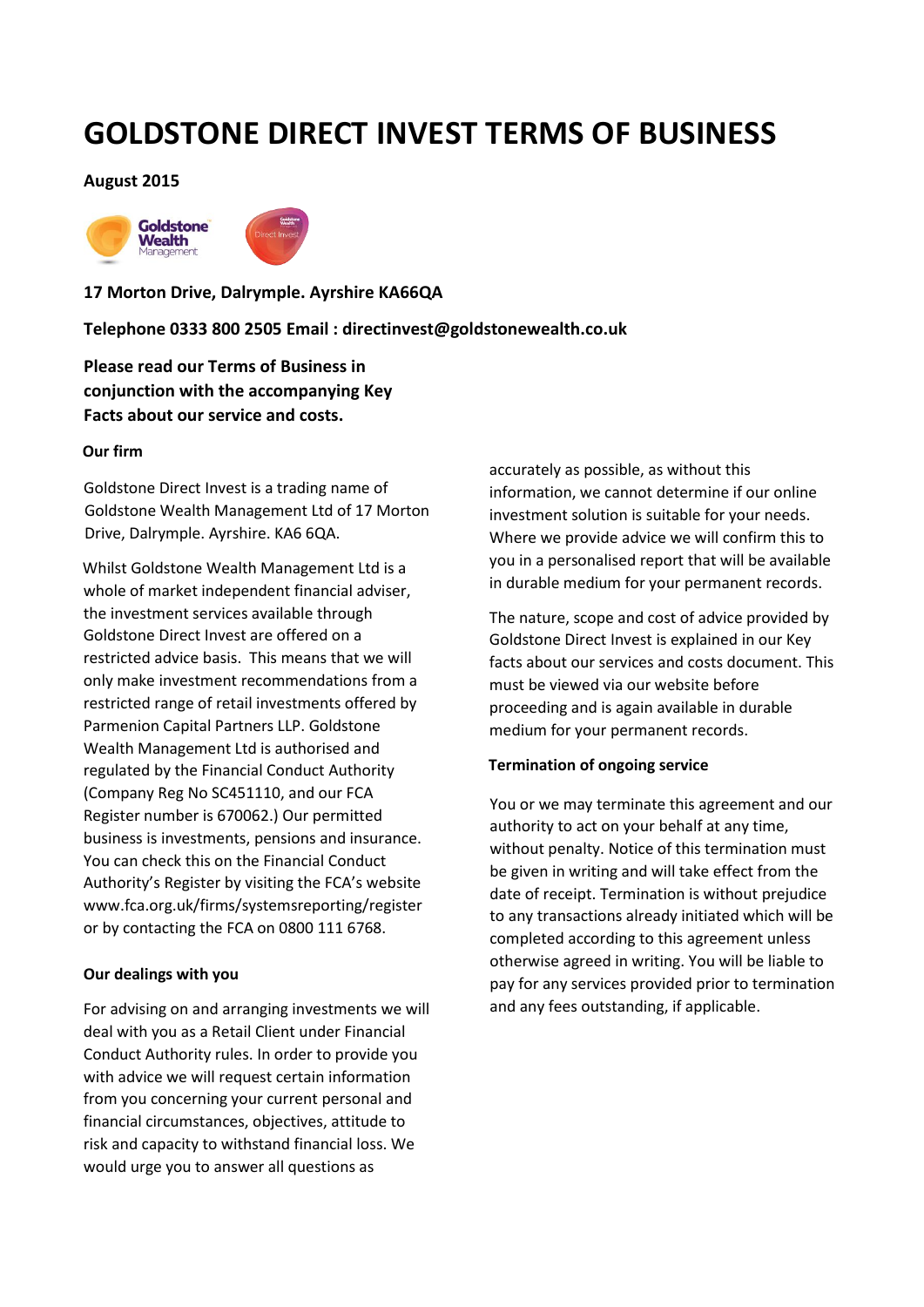# **Product Cancellation**

Full details of the products we recommend to you including, for example, the minimum duration of the product, information on your right to cancel or whether no right to cancel exists, and any other early termination rights and penalties, will be covered in the relevant product disclosure information you will receive before the conclusion of any contract.

In most cases you can exercise a right to cancel by withdrawing from the contract. In general terms you will normally have a 30 day cancellation period for a life, protection, payment protection or pension policy and a 14 day cancellation period for all other policies.

Instructions for exercising the right to cancel, if applicable, will be contained in the relevant product disclosure information which will be provided to you.

## **Your money**

WE DO NOT HANDLE CLIENTS' MONIES OR CASH. Payment of investment sums must be made by BACS or cheque directly to Parmenion Capital Partners LLP. NO PREMIUMS OR INVESTMENT MONIES OF ANY KIND SHOULD BE PAID OR BE MADE PAYABLE TO ANYONE ELSE.

# **Our record keeping & documentation**

We will account to you for transactions effected on your behalf by providing documents of title or certificates evidencing title. We will supply, on request, to you or your appointed agent, contract notes, vouchers and copies of entries in our records relating to your transactions. We undertake to maintain such records for a minimum of 5 years, with pension transfers and opt-outs retained indefinitely from the date of each transaction.

We will also maintain records of insurance that we arrange on your behalf.

We will provide you with all legal documents to which you are entitled. We treat all client

records as confidential. We will register all investments in your name unless otherwise agreed in writing. You agree to review all information upon receipt and advise us immediately if the details of any contract arranged do not meet with your approval.

# **Your complaints**

If you wish to register a complaint you should address this in writing to the Compliance Officer, Goldstone Wealth Management Ltd, 17 Morton Drive, Dalrymple. Ayrshire. KA66QA. You may also request a copy of our complaints handling procedure by contacting us at this address. If you are not satisfied with our response to a complaint you may complain directly to the Financial Ombudsman Service, whose details we will provide.

Certain individuals, businesses, charities or trustees may not be eligible to have a complaint dealt with by the Financial Ombudsman Service. If you are unsure we will be able to advise.

## **The Financial Services Compensation Scheme**

We are covered by the Financial Services Compensation Scheme (FSCS). You may be entitled to compensation from the scheme if we cannot meet our obligations. This depends on the type of business and the circumstances of the claim:

• Investment

Most types of investment business are covered for 100% of the claim subject to a maximum of £50,000. The maximum compensation is therefore £50,000.

## **The Data Protection Act**

We will treat any personal (or other) information from you and about you with the utmost respect and where appropriate, in accordance with data protection legislation.

Information provided by you, or which is obtained from other sources in the course of our dealings with you, may be used by us to facilitate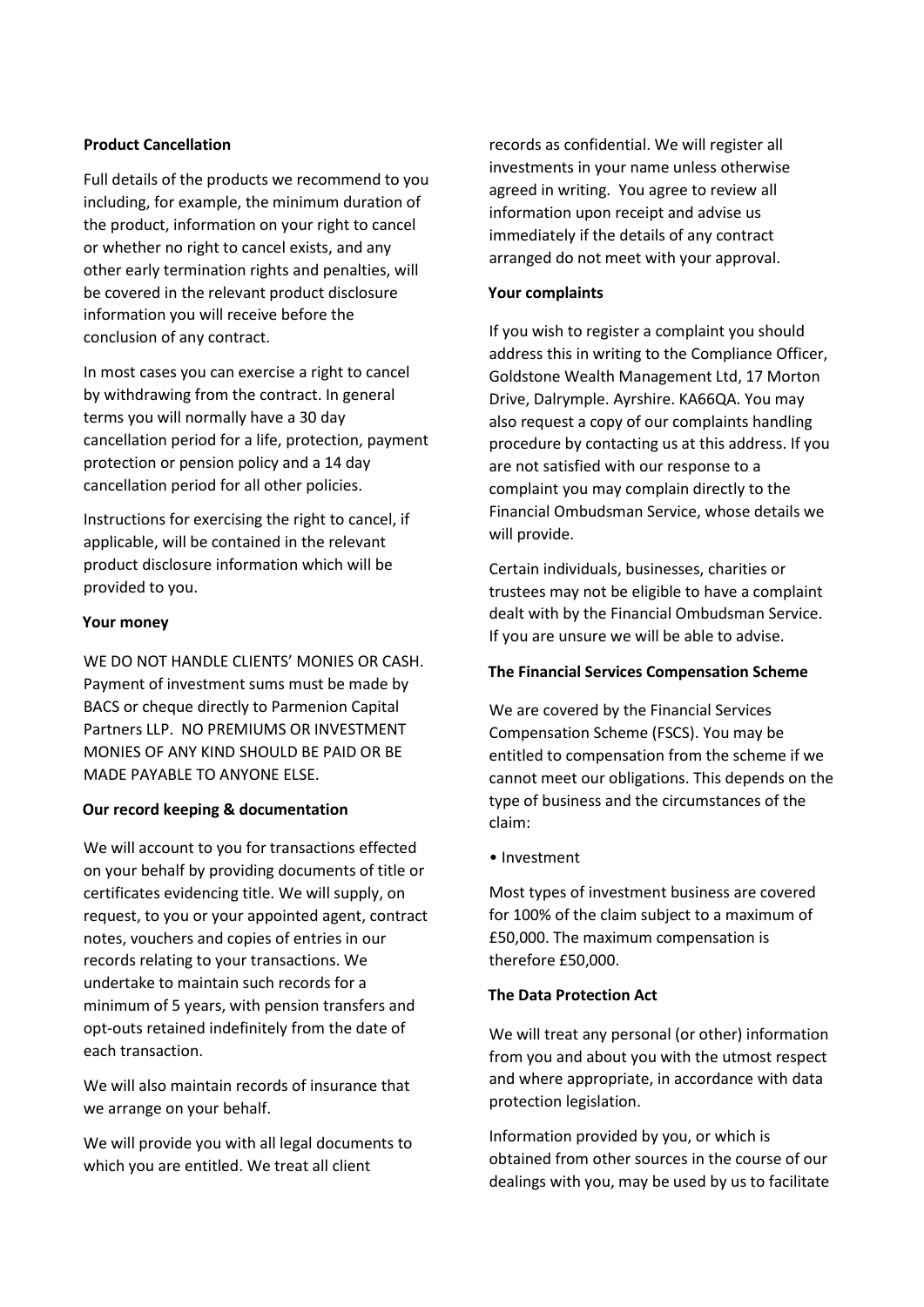the provision of the services applied for or requested. From time to time we may disclose your personal (or other) information to other companies within the Goldstone Wealth Management Group and we may use that information to advise you of services which may be of interest to you.

#### **Best execution**

In transmitting investment applications on your behalf to third parties, we will take all reasonable steps to ensure that we obtain the best possible result for you. This is referred to as 'best execution'. A copy of our best execution policy is available on request.

#### **Communicating with you**

We may communicate with you by telephone, post, e-mail or in person.

In certain circumstances, we may ask you to confirm any instructions in writing prior to implementation. We will issue any documentation/recommendations and any other communication to you in English ( unless agreed otherwise ).

## **Conflict of interests**

We will endeavour always to act in the best interests of you our client. However, circumstances can arise where we or one of our other clients may have some form of interest in business being transacted for you. If this happens or we become aware that our interests or those of one of our other clients conflict with your interests, we will write to you and obtain your consent before we carry out your instructions, and detail the steps we will take to ensure fair treatment.

#### **Investment Performance & Risks**

Please be aware that investments can fall, as well as rise, and that you may not get back the full amount invested. The price of investments we may recommend may depend on fluctuations in the financial markets, or other economic

factors, which are outside our control. Past performance is not necessarily a guide to future performance.

Specific warnings relevant to the investments, investment strategies or other products we recommend will be confirmed to you in your suitability report. Under the terms of this agreement, we may, if appropriate, advise you on investments which are not readily realisable. We would draw your attention to the risks associated with these investments as there is a restricted market for them. In some circumstances it may therefore not be possible to deal in the investment or obtain reliable information about its value.

We may also, on occasion, advise on other financial products which are not regulated by the Financial Conduct Authority (FCA). The Financial Services Compensation Scheme does not apply to any of these products.

#### **Other benefits we may receive**

From time to time we may attend training events funded and /or delivered by product providers, fund managers and platforms. These events are designed to enhance our knowledge and ultimately therefore enhance the quality of service we provide to our clients. Further details are available on request.

#### **Providing information to your insurer**

Your insurance / protection cover is based upon the information you provide to the insurance company. Where you are buying insurance as an individual, this means that you must take 'reasonable care' to answer all questions asked by the insurer fully and accurately. For personal or business protection policies such as life or critical illness insurance, once an application has been submitted, and prior to it going in force, you must immediately notify the insurers or us of any changes to the information that you have already provided. Failure to provide accurate and up to date information may invalidate your insurance cover and mean that a claim may not be paid.